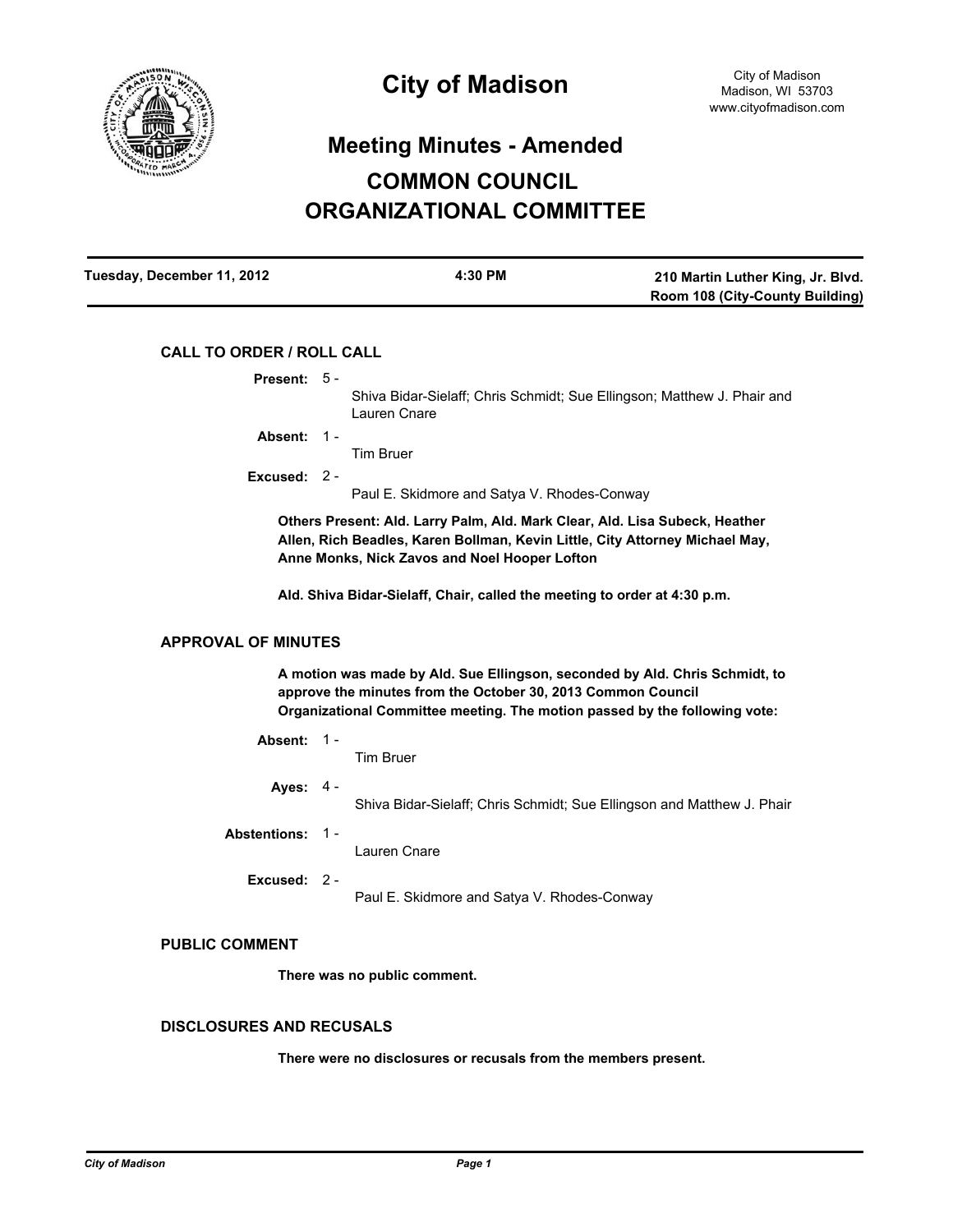### **DISCUSSION ITEMS/REPORTS/UPDATES**

**[27494](http://madison.legistar.com/gateway.aspx?m=l&id=/matter.aspx?key=30182)** Discussion Item: Council Tablets - Rich Beadles, City Information **Technology** 

*Attachments:* [Dec. 11, 2012 IT Tablet Testing Information.pdf](http://madison.legistar.com/gateway.aspx?M=F&ID=9fc83716-e3db-4396-8ecc-aedb677cf968.pdf)

**Rich Beadles and Karen Bollman (Information Technology Department) were present to discuss the evaluation of tablets in the City. Mr. Beadles indicated that IT staff and two other departments are evaluating four different tablets: Acer Iconia W500, Galaxy Tab2, ipad and Dell Latitude 10 (see attachment).**

**Alders present expressed:**

**1. Frustration with the Galaxy tablet:links in Legistar blacked out (still work) and downloading multiple documents that have non-descriptive naming conventions**

**2. Preferences for either keyboard or touchscreen devices**

**Ald. Mark Clear recently purchased the Acer Chromebook and thought that was an economical alternative for viewing agenda/PDF's and accessing email.**

**Ald. Tim Bruer arrived at 4:35 p.m.**

#### **Present:** 6 -

Shiva Bidar-Sielaff; Chris Schmidt; Sue Ellingson; Tim Bruer; Matthew J. Phair and Lauren Cnare

#### **Excused:** 2 -

Paul E. Skidmore and Satya V. Rhodes-Conway

**[28445](http://madison.legistar.com/gateway.aspx?m=l&id=/matter.aspx?key=31221)** City of Madison 2013-2014 Legislative Agenda - Nick Zavos, Governmental Relations Officer, Office of the Mayor

> [City of Madison 2013-14 Legislative Agenda.pdf](http://madison.legistar.com/gateway.aspx?M=F&ID=fcfcc503-719c-44bf-ab34-282ace8dfbff.pdf) [Funding Formula Municipal Services Payments \(7/27/12\).pdf](http://madison.legistar.com/gateway.aspx?M=F&ID=5910eced-11a7-4e9d-958a-30da4e01872c.pdf) [Updated City of Madison 2013-2014 Legislative Agenda.pdf](http://madison.legistar.com/gateway.aspx?M=F&ID=8df2cf22-2c93-470f-a0fa-ca4134cc38d2.pdf) *Attachments:*

**Nick Zavos was present for discussion on the 2013-14 Legislative Agenda (Mayor). He reviewed the following issues/initiatives. Mr. Zavos also distributed information on the funding formula for the Municipal Services Payments (see attachment).**

**BROAD POLICY RECOMMENDATIONS:**

- **Maintain local control**
- **Protect Property Tax Base**

## **FINANCIAL/BUDGET ISSUES:**

- **Fully fund Payment for Municipal Services program**
- **Shared Revenue**
- **Repeal Revenue Caps**
- **Increase funding for local roads**
- **Increase State Transit Funding & maintain at a consistent level**

**SPECIFIC LEGISLATIVE INITIATIVES:**

**- Allow municipalities to give preference to local contractors for public works**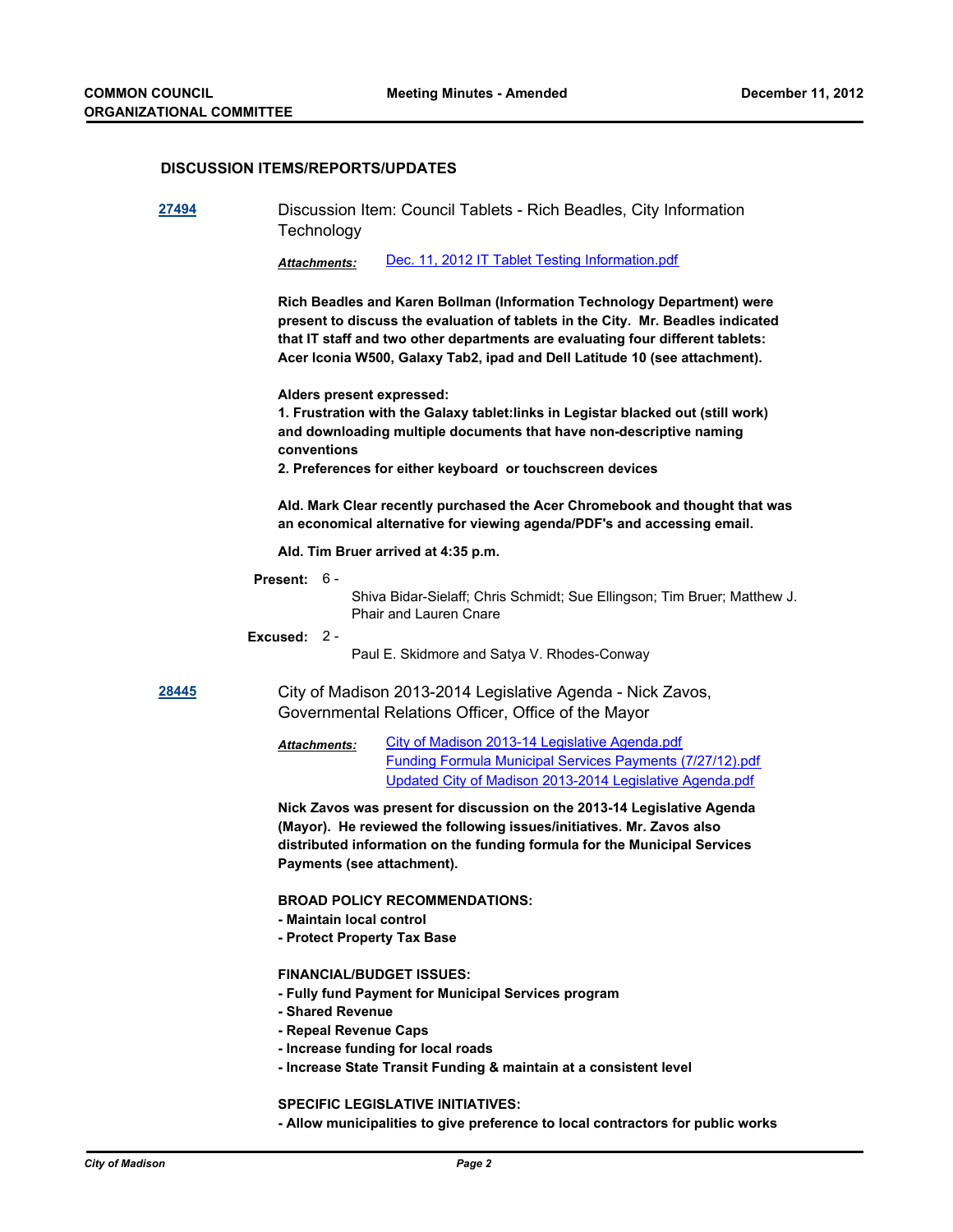- **Re-establish RTA**
- **Remove the RPC from the County's Levy Limited Calculation (ADDED IN**
- **UPDATE)**
- **Increase allowable Municipal Court Fee**
- **Allow municipal attorneys to issue subpoenas in municipal court**
- **Increase the penalties for loud cars**
- **Allow minor property damage to vehicles to be subject to forfeiture**
- **Support public records and opening meeting law reform**
- **Limit Pres House tax exemption**
- **Reduce interest on tax refunds**
- **Reverse the Walgreens case**
- **Remedy the difficulties in assessing billboards caused by the Adams case**
- **Allow municipalities with populations over 35,000 to combine wards for election reporting**
- **Allow the use of TIF for police/fire stations**
- **Reduce incentives for municipalities to use TIF to compete for business**
- **Repeal of same sex marriage ban**
- **Require colleges and universities to have a TB control and prevention program**
- **Allow rolling renewal of liquor licenses (REMOVED IN UPDATE)**
- **Restore state funding for paramedic training**
- **Regulate the process of scarification**

**Ald. Mark Clear requested a status update on the Wisconsin Commission on Transportation Finance and Policy. Ald. Bidar-Sielaff reminded Mr. Zavos to contact the alders if it would be helpful in his lobbying efforts. Members also indicated that his email updates were very helpful during the legislative session.**

**[28555](http://madison.legistar.com/gateway.aspx?m=l&id=/matter.aspx?key=31331)** Update: Heather Allen, Common Council Legislative Analyst

**Heather Allen was present for discussion on this item. Ms. Allen indicated that she would be working on the two identified Council Legislative Agenda items once they are approved by the Council: demographic changes and alternative revenue sources.**

**She is also working on and /or completed the following:**

**- Review operating expenses for Overture Center & Civic Center - requested during budget deliberations**

**- Recycling in public places and outdoor events - Requestor: Ald. Satya Rhodes-Conway**

**- Background information on ordinances on environmental justice, responsible banking, foreclosures and noise - Requestor: Ald. Bridget Maniaci**

**- 2012 Foreclosure assessment report - Requestor: Ald. Anita Weier**

**Local hiring for public works projects and health impact analysis - Requestor: Ald. Satya Rhodes-Conway**

**She is working with Lisa Veldran on creating an internal Council Resource page where these documents could be accessed by alders.**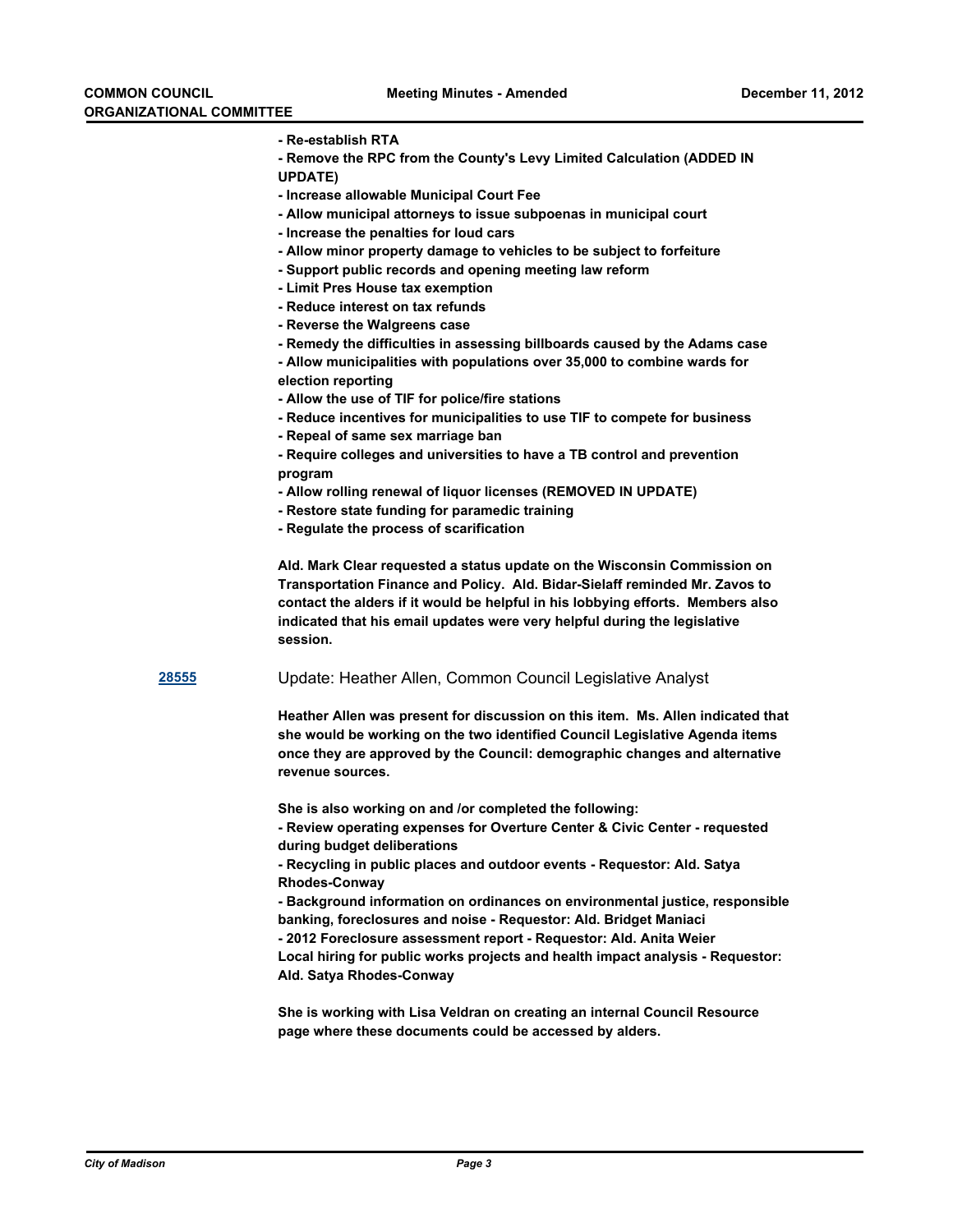- **[27971](http://madison.legistar.com/gateway.aspx?m=l&id=/matter.aspx?key=30696)** Report: Scenario Planning Workshop-Organizing & Communicating for Success/Tools Summit for 2010 and 2011 HUD Sustainable Communities & Community Challenge Grantees (Salt Lake City, UT, September 10-12, 2012) - Ald. Larry Palm, District 15
	- [SLC envision\\_tomorrow\\_overview.pdf](http://madison.legistar.com/gateway.aspx?M=F&ID=cd586569-7e7c-43c6-a4d0-b791fee13bde.pdf) [SLC values\\_driven\\_communication\\_0.pdf](http://madison.legistar.com/gateway.aspx?M=F&ID=13d6a252-749a-4ec1-ac05-3ab01b1c020a.pdf) [SLC placematters\\_tools\\_summit\\_building\\_scenarios\\_0.pdf](http://madison.legistar.com/gateway.aspx?M=F&ID=16e99aed-2e37-4228-8960-b5f20e5f4335.pdf) [SLC nci-tools\\_and\\_techniques\\_0.pdf](http://madison.legistar.com/gateway.aspx?M=F&ID=7e5f9851-55fe-48ed-922a-8d3f9ba388db.pdf) *Attachments:*

**Ald. Larry Palm was present for discussion on this item. He attended the conference in his capacity as member of CARPC. He noted that they received a HUD grant that involves food and bus rapid transit. HUD holds a series of conferences and they invite grantees to attend.** 

**He was particularly interested in attending this one to learn more bout Envision Utah and their community building and charette activities. (He noted that they used iPads to survey neighborhoods and then the surveyors are given the iPad when they hit a certain quota - "iPad Armies".)**

## **REFERRALS FROM THE COMMON COUNCIL**

**[24610](http://madison.legistar.com/gateway.aspx?m=l&id=/matter.aspx?key=27124)** Creating Section 2.37 of the Madison General Ordinances to authorize the Common Council to adopt rules of conduct for alderpersons.

*Sponsors:* Lauren Cnare and Shiva Bidar-Sielaff

**Registration: Noel Hooper Lofton, Opposed, Question**

**Mr. Hooper Lofton believed that the Council had not addressed constituent protections. Ald. Shiva Bidar-Sielaff indicated that the alder role description addressed many of his concerns and suggested he review the final report which describes the expectations of what an alder should do.**

**Ald. Lauren Cnare indicated that she felt the Council had not fully addressed the code of conduct issues when creating the alder role description but she would not oppose placing the ordinances on file.**

**A motion was made by Ald. Lauren Cnare, seconded by Ald. Tim Bruer, to RECOMMEND TO COUNCIL TO PLACE ON FILE WITHOUT PREJUDICE -REPORT OF OFFICER. The motion passed by voice vote/other.**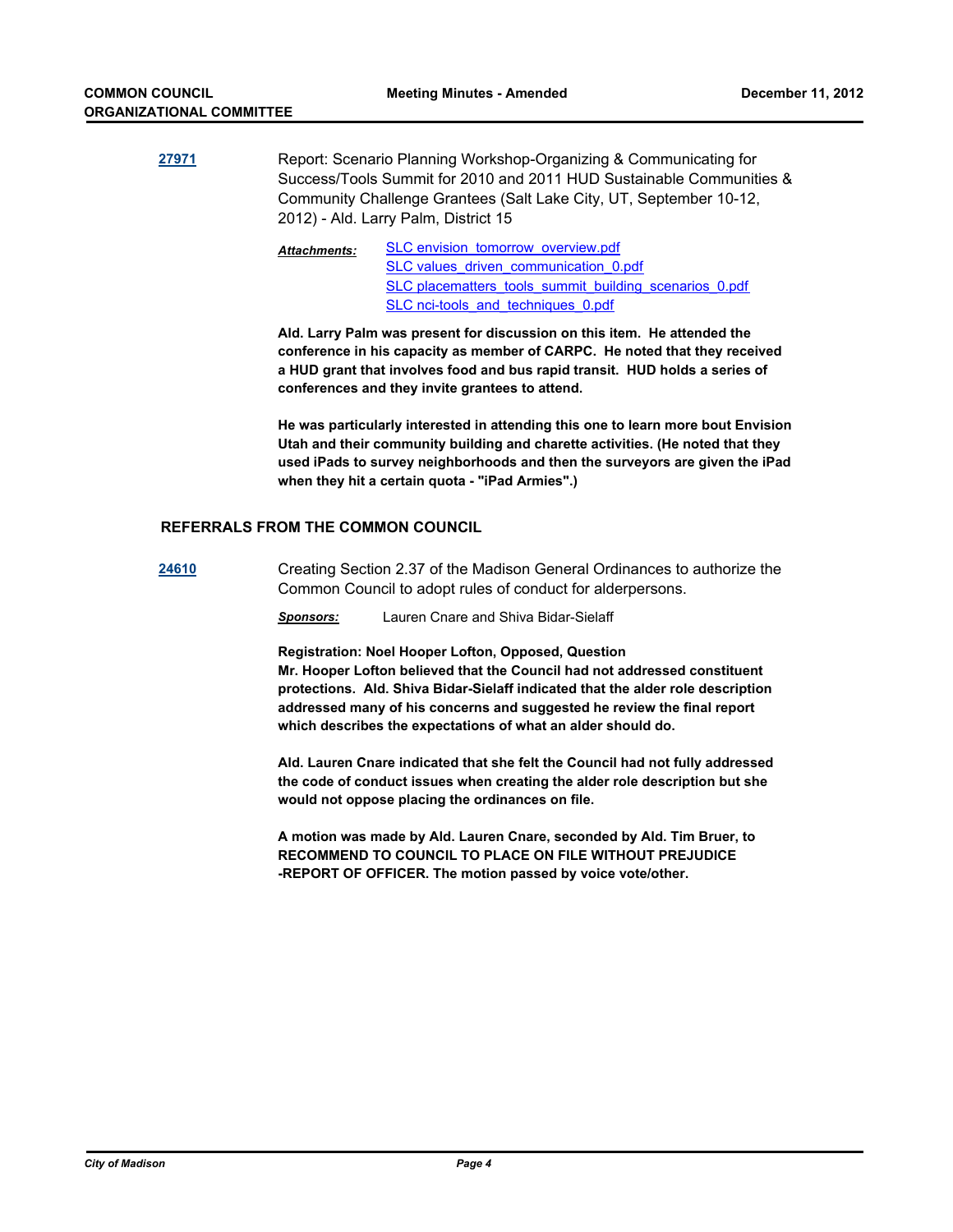| 24611<br>the contract of the contract of the | Adopting Certain Administrative Procedure Memoranda as Rules of Conduct |
|----------------------------------------------|-------------------------------------------------------------------------|
|                                              | for Alderpersons.                                                       |

*Sponsors:* Lauren Cnare and Shiva Bidar-Sielaff

[Reg. form 11.29.2011 Common Council meeting](http://madison.legistar.com/gateway.aspx?M=F&ID=236dee3f-de49-49b2-aa12-0160e9908afd.pdf) [121311 CCOC Registration.pdf](http://madison.legistar.com/gateway.aspx?M=F&ID=c18c9b6b-5347-43af-92df-8d1439b6cdd9.pdf) [2-25 APM Workplace Violence.pdf](http://madison.legistar.com/gateway.aspx?M=F&ID=94259ef3-cd7a-453b-91e7-2900240765e4.pdf) [2-33 APM Rules of Conduct.pdf](http://madison.legistar.com/gateway.aspx?M=F&ID=08deaffb-97ef-4cf0-9378-ea389d233a6b.pdf) [2-41 APM Nepotism.pdf](http://madison.legistar.com/gateway.aspx?M=F&ID=293bd987-8978-465f-9ce0-a752507d094e.pdf) [3-5 APM Harassmnt and Discrimination.pdf](http://madison.legistar.com/gateway.aspx?M=F&ID=e4cd2cbd-7dff-4aae-be5f-e067f2482312.pdf) [3-9 APM Appropriate Use of Computers.pdf](http://madison.legistar.com/gateway.aspx?M=F&ID=c7b50bf8-2222-4982-ad46-4fcddefc429c.pdf) [WI STATS 17-12.pdf](http://madison.legistar.com/gateway.aspx?M=F&ID=b116a92a-c935-4e8f-b5da-d4542b2803fd.pdf) [Alder Code of Conduct-Ellingson.pdf](http://madison.legistar.com/gateway.aspx?M=F&ID=3aacbd46-3002-4274-8f82-7a370f697be5.pdf) *Attachments:*

**A motion was made by Ald. Lauren Cnare, seconded by Ald. Tim Bruer, to RECOMMEND TO COUNCIL TO PLACE ON FILE WITHOUT PREJUDICE -REPORT OF OFFICER. The motion passed by voice vote/other.**

**[28066](http://madison.legistar.com/gateway.aspx?m=l&id=/matter.aspx?key=30800)** Amending and repealing various sections of the Madison General Ordinances to correct inconsistencies and improper references in the Madison General Ordinances, constituting the 2012 City Attorney Reviser's Ordinance.

*Sponsors:* CITY ATTORNEY

**A motion was made by Ald. Sue Ellingson, seconded by Ald. Tim Bruer, to RECOMMEND TO COUNCIL TO ADOPT - REPORT OF OFFICER. The motion passed by voice vote/other.**

**[28067](http://madison.legistar.com/gateway.aspx?m=l&id=/matter.aspx?key=30801)** Amending Section 16.01(2) of the Madison General Ordinances to be consistent with an adopted ordinance on the composition of the Long-Range Transportation Planning Committee.

*Sponsors:* CITY ATTORNEY

**A motion was made by Ald. Tim Bruer, seconded by Ald. Matt Phair, to RECOMMEND TO COUNCIL TO ADOPT (14 VOTES REQUIRED) - REPORT OF OFFICER. The motion passed by voice vote/other.**

**[28254](http://madison.legistar.com/gateway.aspx?m=l&id=/matter.aspx?key=31007)** Creating Section 45.07 of the Madison General Ordinances as a repository for ordinances that are void or are unenforceable, to be called the Seventy-Seven Square Miles Ordinance.

*Sponsors:* Lisa Subeck and Mark Clear

*Attachments:* [BODY](http://madison.legistar.com/gateway.aspx?M=F&ID=ae9033e8-2e27-4933-8478-b0932b2c34fe.pdf)

**City Attorney Michael May noted that this ordinance creates a section to be used as a repository for ordinances that are void or are unenforceable, to be called the Seventy-Seven Square Miles Ordinance.**

**A motion was made by Ald. Chris Schmidt, seconded by Ald. Lauren Cnare, to RECOMMEND TO COUNCIL TO ADOPT - REPORT OF OFFICER. The motion passed by voice vote/other.**